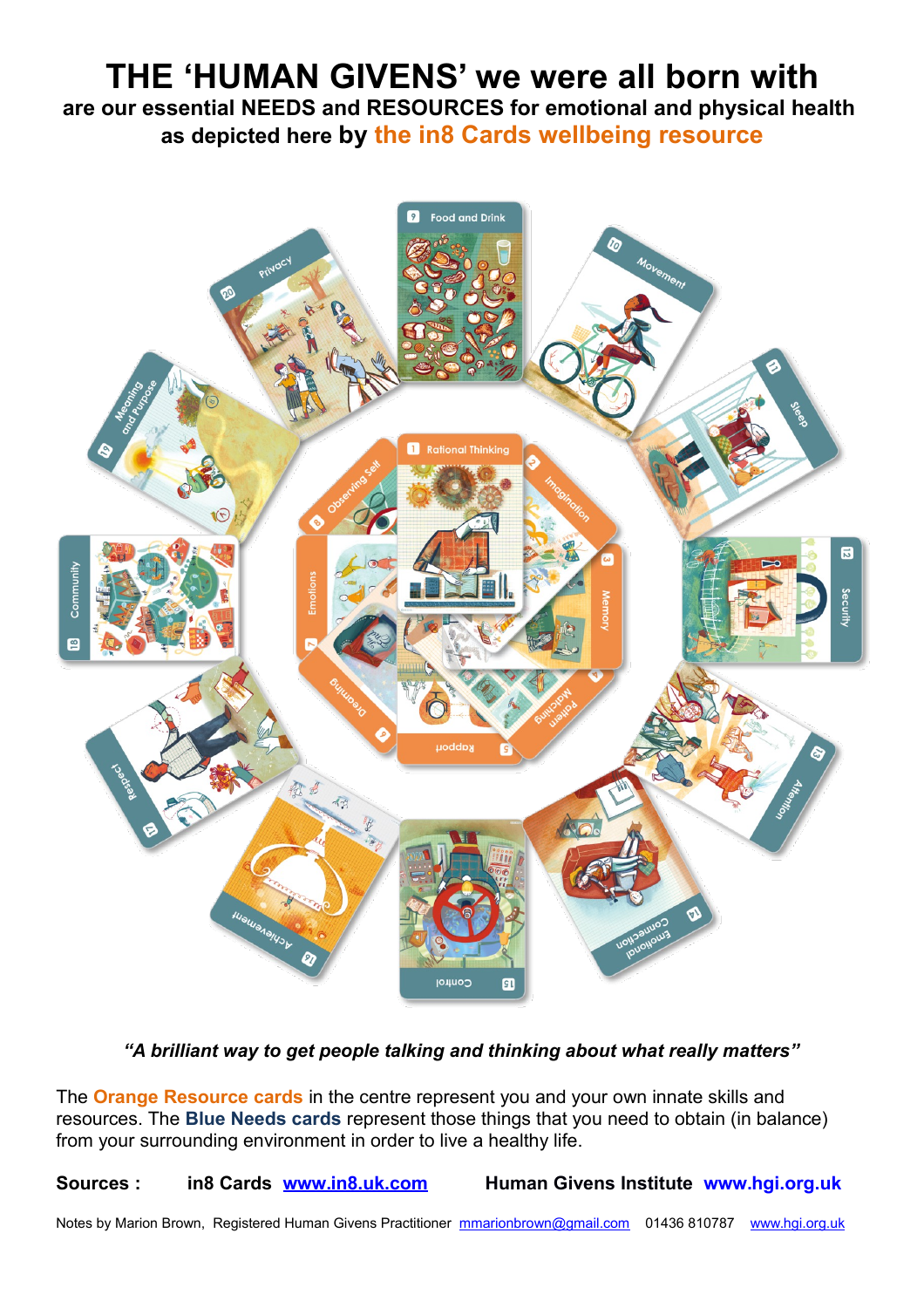## **THE HUMAN GIVENS APPROACH [www.hgi.org.uk](http://www.hgi.org.uk/) TO RECOVERING AND MAINTAINING GOOD EMOTIONAL HEALTH**

**As human beings we have not changed too much over many thousands of years. Our human LIFESTYLES have however changed a great deal**. In just the last 200 years we have developed electric light, motorised transport, aeroplanes, radio, TV, telephones, internet, mobile phones, superfast communications and ever smarter technology. We have changed our diets to more refined foods, generally take less exercise, and sleep less - and all these factors can influence our moods.

Sometimes our modern 24hr lives can become just too overwhelming for us such as:

- trying to hold down a full-time job (sometimes more!), pay the mortgage, and, at the same time, bringing up a young family and looking after elderly/ill/disabled relatives OR
- having no job or stable home and really battling to survive at all bringing up a young family and looking after elderly/ill/disabled relatives …
- a relationship breaking down, work or family 'issues', job loss, retirement, or bereavement

Many such apparently common everyday life situations can build up to become 'too much' for us resulting in us feeling anxious, panicky, depressed and unable to cope. We can think of these disabling feelings as signalling excessive 'emotional overload'. In other words, they are our normal human 'alarm' systems warning us that we 'can't go on like this' and need something to change. When we are experiencing these strong feelings and emotions (emotional arousal) it is very hard for us to make sense of what is going on and to feel able to do something about it.

One very important source of 'calming', which can lower emotional arousal, is to **talk with another human being** who has the time and patience to listen and to be with us empathically. Once we feel heard we may be able to consider what may be at the root of our overwhelming feelings.

**THE HUMAN GIVENS APPROACH** offers a very useful starting point for thinking about which of our essential human emotional needs may be unmet and can help us to take stock of our own resources - and consider corrective action. Just as plants need certain conditions and environment to grow well and flourish, so do living creatures. Human beings have complex brains and highly sophisticated innate human EMOTIONAL NEEDS and RESOURCES which influence our physical and mental health. **These Needs and Resources that we were all born with make up the 'Human Givens'** (as also illustrated on the **in8 cards overleaf**):

| <b>NEEDS (Human 'Givens')</b>      | <b>RESOURCES (Human 'Givens')</b>     |
|------------------------------------|---------------------------------------|
| (Nutrition, water, air, daylight)  | (Respiration and digestion)           |
| (Movement – and Rest/Sleep)        | (our physical bodies & co-ordination) |
| Security (to feel safe and secure) | Long term memory                      |
| Attention (to give and receive)    | <b>Dreaming brain</b>                 |
| <b>Emotional Intimacy</b>          | <b>Pattern matching/perception</b>    |
| <b>Community (to belong)</b>       | <b>Reasoning ability</b>              |
| Status (& being respected)         | <b>Imagination and creativity</b>     |
| <b>Competence/Achievement</b>      | <b>Observing self</b>                 |
| <b>Autonomy &amp; Control</b>      | <b>Emotional guidance/instincts</b>   |
| <b>Privacy</b>                     | Ability to build rapport/connect      |
| <b>Meaning/Stretching/Learning</b> |                                       |

No matter what we feel motivated to do, the underlying motivation is always a desire to meet one or more of the **needs** identified above. Our **resources** can be used or mis-used – and how well we are able to use them and keep them in good condition may largely determine the quality of our lives. For further information see **[www.hgi.org.uk](http://www.hgi.org.uk/)** and **[www.in8.uk.com](http://www.in8.uk.com/)** .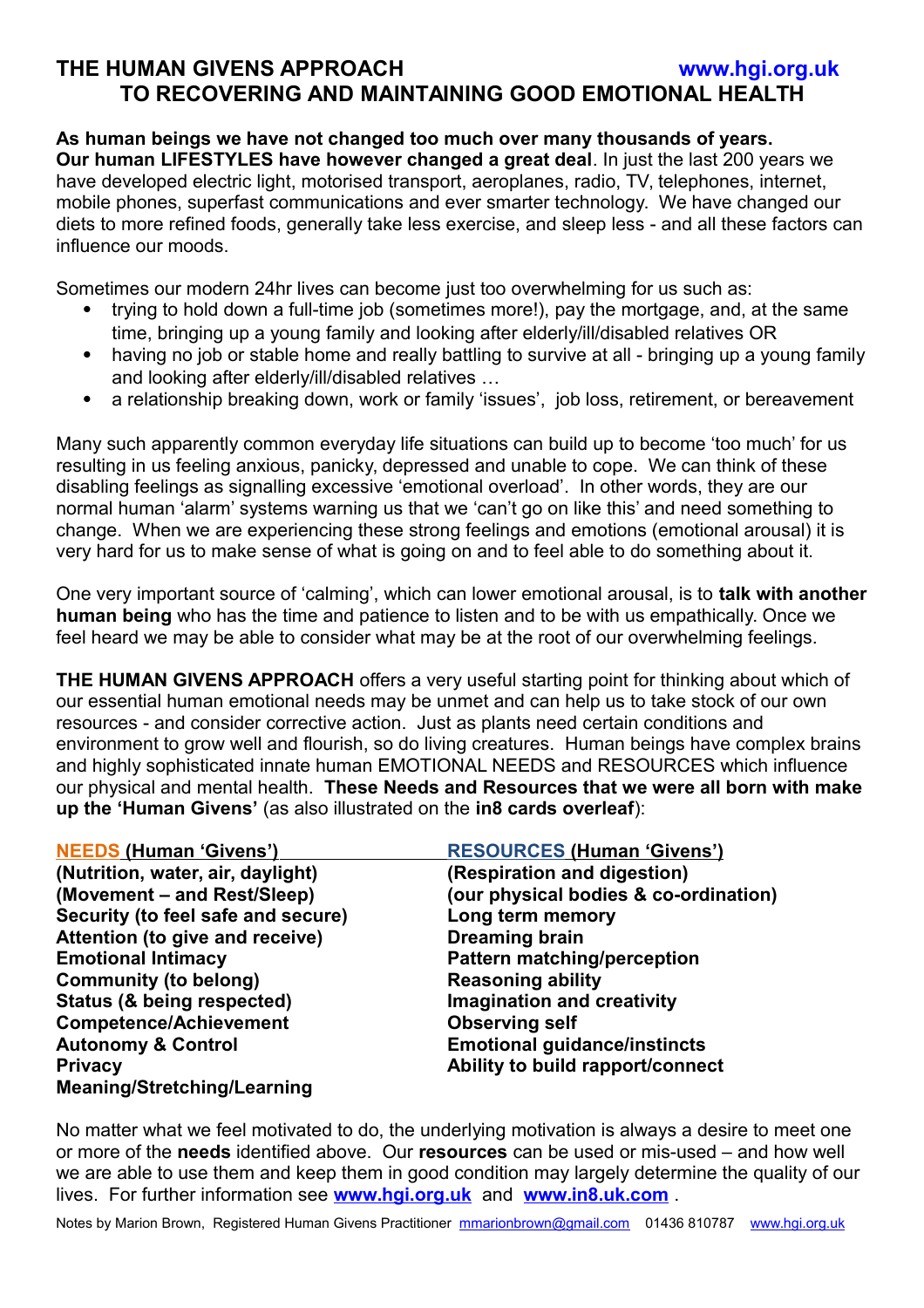## **WHAT CAN WE DO RIGHT AWAY?**

As mentioned already, one very important source of 'calming', which can help when we feel overwhelmed and unable to cope, is to **talk with another human being** who has the time and patience to listen and to be with us empathically. Once we feel fully heard and accepted we are more likely to be able to consider what may be at the root of our overwhelming feelings, what emotional needs (our **Human Givens**) may be currently un-met, and to consider what resources may be available to us in order to begin to do something about this.

Another natural way of reducing feelings of pent-up stress and anxiety is to **take physical exercise** such as swimming, dance, cycling and so on.

**Walking in daylight and fresh air** – taking in the sights, sounds, smells and sensations of nature - is inexpensive, good for our general health, and a possible activity for the majority of us.

A good **wholesome diet**, of mostly naturally occurring unprocessed fresh foodstuffs, is important for our physical and emotional health – 'foods affect moods' - and plenty of fresh water to drink.

**Sleep and dreaming** are enormously important and we often try to manage on too little sleep – which we now know has serious health consequences. We need to take time to wind down towards bed-time and give ourselves a reasonable chance to sleep well. Around 8 hrs sleep per night is optimum to maintain emotional health (an important function of dreaming) and for necessary physical rest and restoration.

Using **calming breathing techniques** is something we can all do and has immediate effects – actively lowering emotional arousal and slowing and steadying our heart rate and, with practice and regular use, can even lower high blood pressure. In addition **relaxation and visualisation**  can be very effective.

(A simple breathing-relaxation-visualisation example is shown on the next page).

**Mindfulness practice, yoga, swimming and singing** are just a few of the many everyday examples where we use active breathing control.

**Massage and other bodywork** can also be enormously beneficial, calming, soothing, healing and refreshing.

**Music, dancing and rhythm** can all be enjoyable and of benefit – all using our bodies and minds actively and in natural ways.

**Learning something new**, **creating things,** and **contributing to something we care about** are all stimulating, interactive and give a sense of involvement, purpose and meaning.

**Our work** can be very important to us – and may contribute to meet many of our needs.

**Joining a group or club** can give us a similar sense of belonging.

Our **relationships** are very important – and building and maintaining good relationships (of all sorts) depends, to a large extent, on recognising and respecting each other's needs.